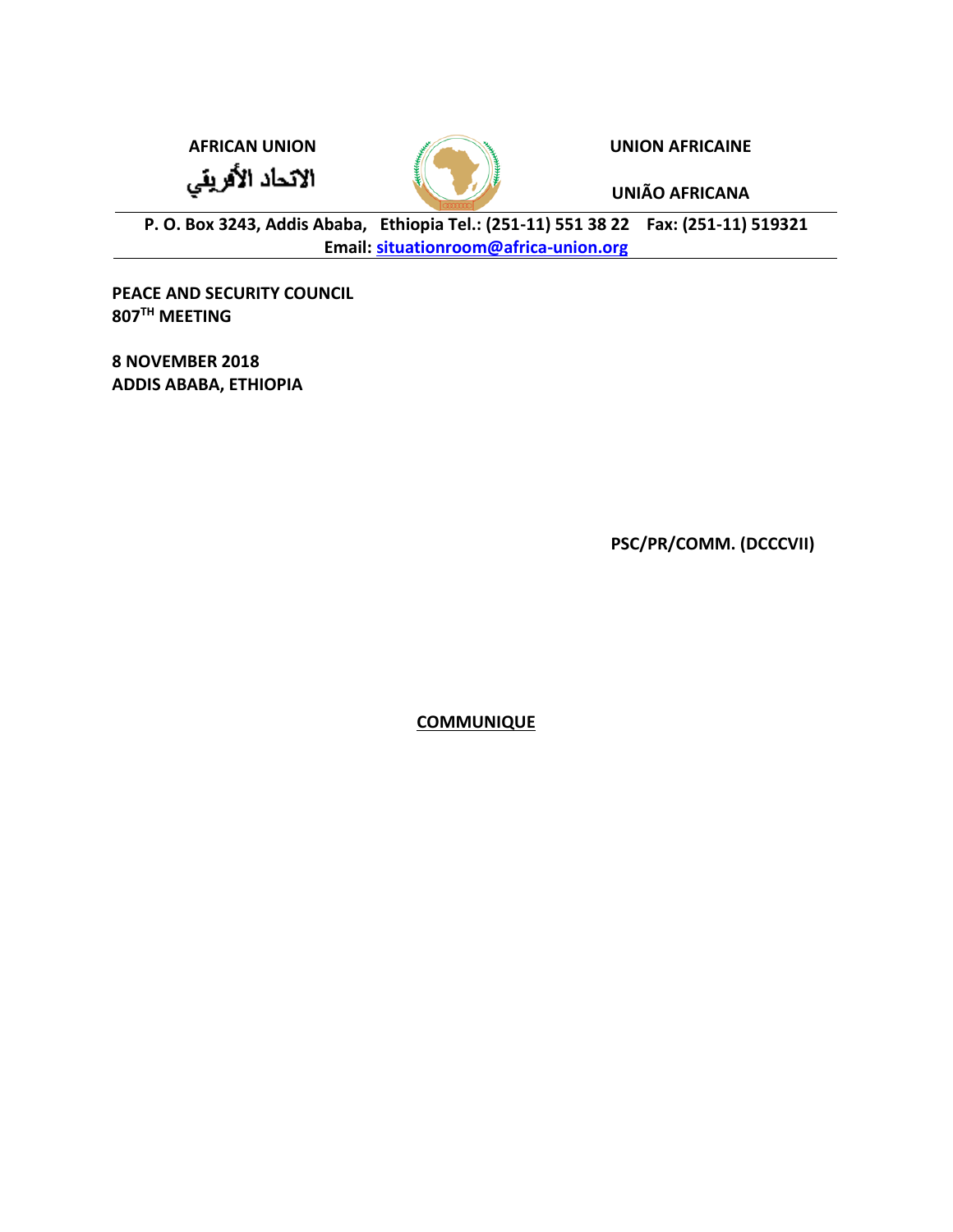## **COMMUNIQUE**

The Peace and Security Council (PSC) of the African Union (AU) dedicated its 807<sup>th</sup> meeting held on 8 November 2018, to an open session on the theme: "Youth, Peace and Security" in commemoration of the Africa Youth Day, and adopted the following decision:

## **Council,**

1. **Takes note** of the opening remarks made by the Permanent Representative of the Republic of Djibouti, H.E. Ambassador Mohammed Idriss Farah, in his capacity as the PSC Chairperson for the month of November 2018, as well as the statement of the Commissioner for Peace and Security, H.E. Ambassador Smail Chergui, read on his behalf by the Director for Peace and Security, Dr. Admore Kambudzi. Council **also takes note** of the presentations made by Dr. Mahama Ouedraogo, the Director for Human Resource, Science and Technology and by Mr. Achaleke Christian Leke, on behalf of youth organizations working on peace and security in the African continent. Council **further takes note** of the statements made by AU Member States, representatives of Regional Economic Communities/Regional Mechanisms for Conflict Prevention, Management and Resolution (RECs/RMs), AU partners and international organizations;

2. **Recalls** the African Youth Charter adopted by the 7<sup>th</sup> Ordinary Session of the Assembly held in Banjul, The Gambia on 2 July 2006, particularly Article 17, which recognizes the important role of youth in promoting peace and security in Africa. Council **also recalls** the AU Constitutive Act, and Article 20 of the Protocol Relating to the Establishment of the Peace and Security Council of the AU, as well as aspirations 4 and 6 of Agenda 2063, that is, a peaceful and secure Africa and an Africa whose development is people driven, relying on the potential offered by people, especially its women and youth and caring for children. Council **further recalls** Decision, (Assembly/AU/Dec.591 (XXVI), adopted by the 26<sup>th</sup> Ordinary Session of the AU Assembly held in Addis Ababa, Ethiopia from 30 to 31 January 2016, in which the Assembly adopted the theme of the year 2017 as "Harnessing the Demographic Dividend through Investments in the Youth," which laid the foundation for the mainstreaming of youth in the programmes of the AU Commission;

3. **Also recalls** Communiqué [PSC/PR/COMM. (DCLXV)] adopted at its 665th meeting held on 13 March 2017, in which Council encouraged the involvement of youth in mediation and conflict prevention efforts. Council **also further recalls** United Nations Security Council Resolutions (UNSCR) 2250 (2015), UNSCR 2419 and UN Youth 2030 Strategy;

4. **Welcomes**the steps taken by the Youth for Peace Africa Programme, which was launched in Lagos, Nigeria, in September 2018, with the mandate of implementing all relevant AU, regional and international instruments, relating to the role of the youth in the promotion of peace and security in Africa;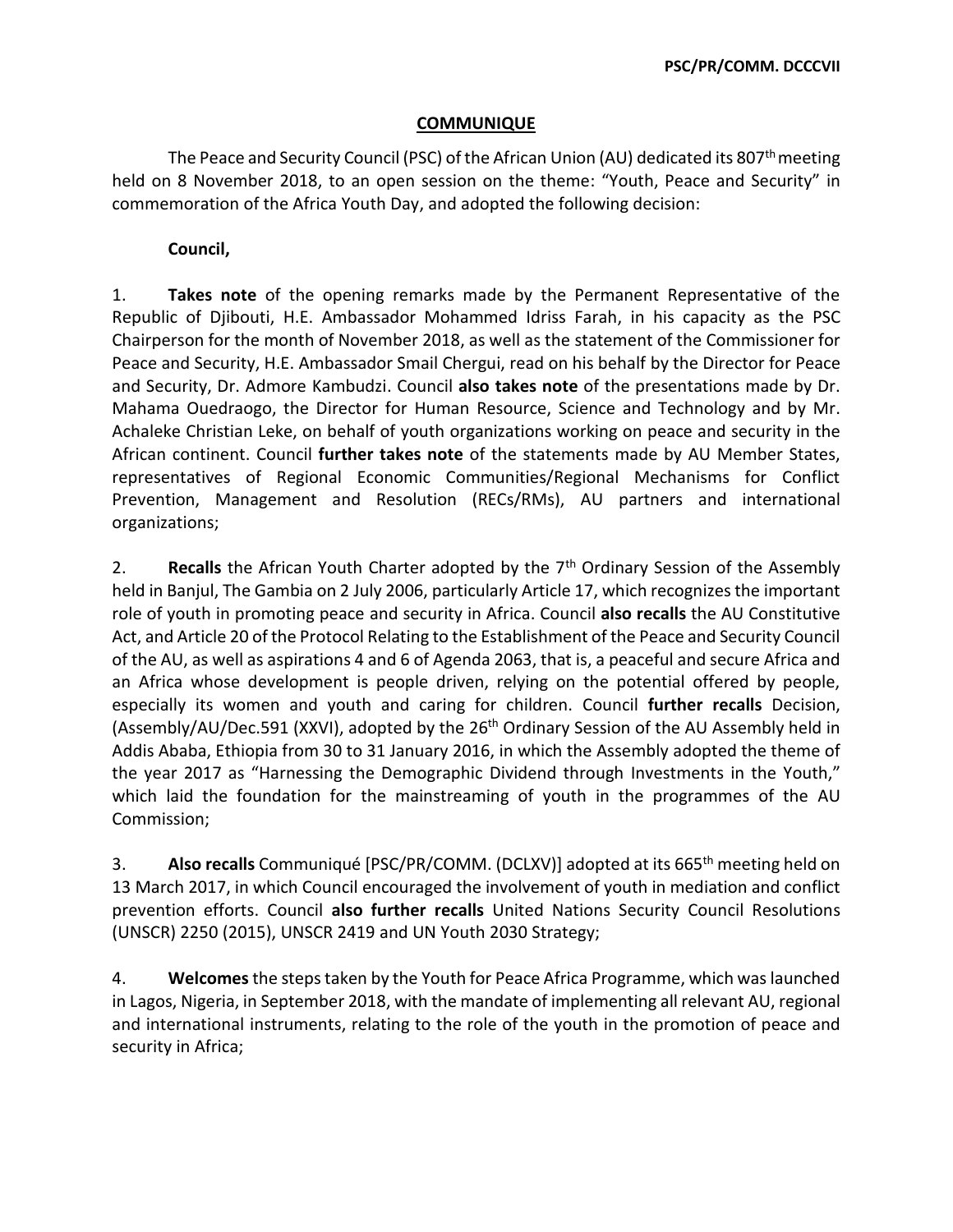5. **Commends** the youth for their contributions towards promoting peace, security and stability in Africa. In this regard Council **underscores the importance** of inclusion of youth at all levels and of ensuring effective youth participation in all efforts aimed at promoting peace and security in line with the provisions of Article 17 of the AU Youth Charter, 665<sup>th</sup> PSC communiqué, UNSCR 2250, UNSCR 2419 and 5th Priority of UN Youth 2030 Strategy;

6. **Welcomes** the appointment of an AU Special Envoy for the Youth, Ms. Aya Chabbi and **assures** her of the Council's unwavering support in discharging her mandate;

7. **Commends** Egypt for hosting the second edition of World Youth Forum that was held from 2 to 6 November 2018, in Sharm El Sheikh, and **calls upon** the youth throughout the African continent to embrace and participate in the upcoming editions of the Forum;

8. **Notes** the challenges confronting youth including re-integration of those youths who would have been disengaged from extremist or armed groups, lack of funding, mistrust and suspicion, as well as misrepresentation and stereotyping of the youth by always associating them with violence. Council **also notes the imperative** to protect the youth in armed conflict situations against all form of exploitation, in line with the International Legal framework. In this respect, Council **underscores** the need for appropriate political, legal and psycho-social frameworks for facilitating and sustainably supporting the re-integration of youths disengaged from armed or extremist groups. In this respect, Council **stresses the need** to put in place adequate framework to promote culture of peace and tolerance;

9. **Also notes** the limited documentation of the contributions of African youth to peace and security. In this context, Council **requests** the Commission to undertake a study on the role of the youth in promoting peace and security in Africa and to submit the findings of the study to Council for consideration and action as may be appropriate;

10. **Calls** on all Member States to urgently implement UNSCR 2250, remove all structural barriers to effective youth participation, mobilize the necessary resources and develop long-term national action plans for the involvement and effective participation of the youth in the promotion of peace and security, as well as national development processes. In this respect, Council **calls on** Member States to foster the potential of the youth by ensuring youth access to education, particularly focusing on vocational training and employment creation, with a view to reducing youth unemployment and their attendant vulnerabilities to exploitation, manipulation, radicalization and recruitment by extremist, criminal and armed groups;

11. **Reiterates** the terms of the communiqué of the 771st PSC meeting held on 11 May 2018, as well as the para 23 of the Assembly Decision Assembly/AU/Dec.695(XXXI) adopted by the 31<sup>st</sup> Ordinary Session of the AU Assembly of Heads of State and Government relating to the establishment of the African Observatory for Migration, with a view to create conditions conducive to orderly, sure and volunteer migration for the African youth;